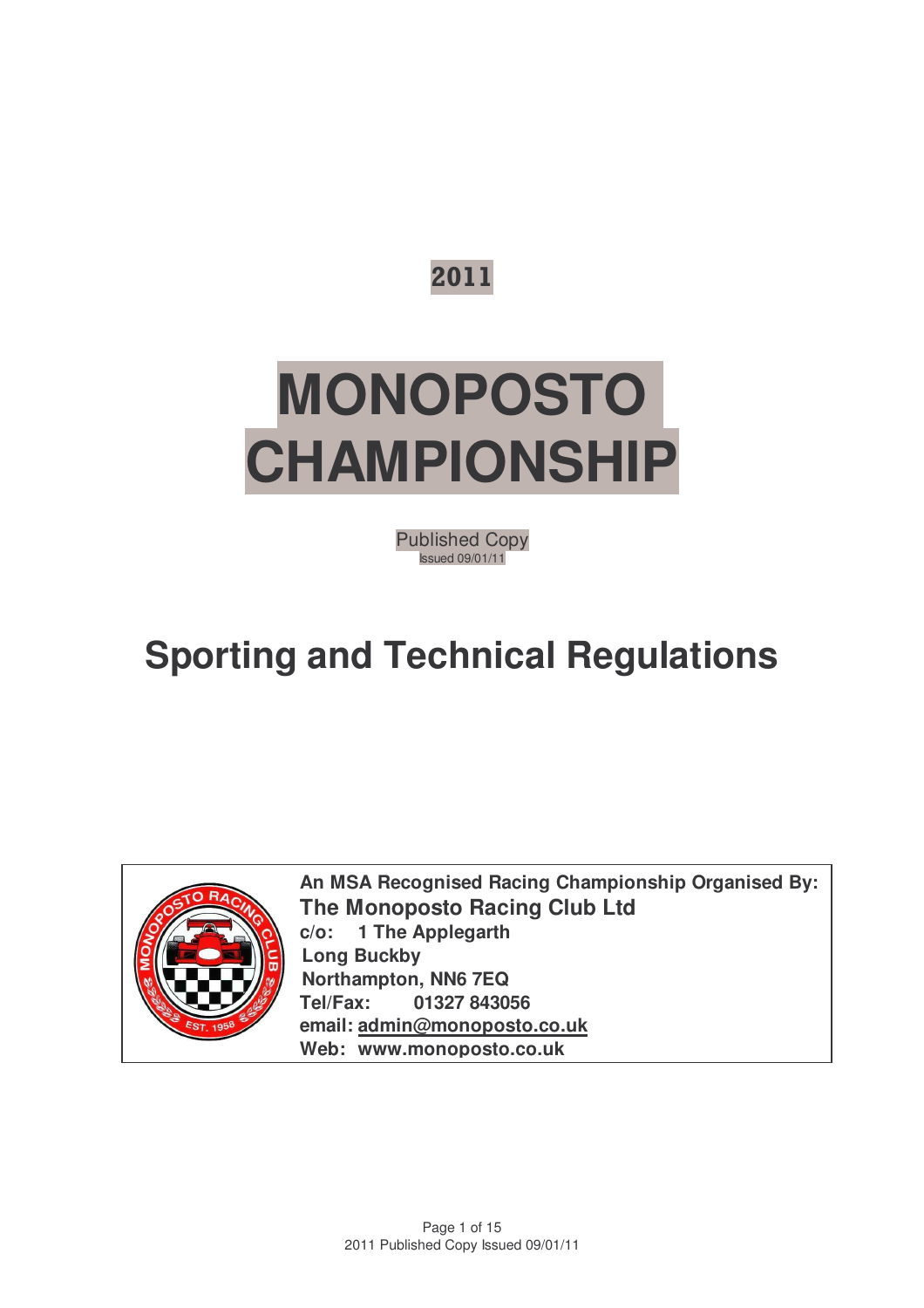## **2011 MONOPOSTO CHAMPIONSHIP**

#### **1 SPORTING REGULATIONS - GENERAL**

#### **1.1 Title & Jurisdiction:**

The **2011 Monoposto Championship** is organised and administered by the Monoposto Racing Club (MRC) in accordance with the General Regulations of the Royal Automobile Club Motor Sports Association (incorporating the provisions of the International Sporting Code of the FIA) and these Championship Regulations.

MSA Championship Permit No. CH2011/R099, Race Status: Nat B, MSA Championship Grade: C

## **1.2 Officials:**

- 1.2.1 Championship Co-ordinator: Simon Davey, 1 The Applegarth, Long Buckby, Northampton NN6 7EQTel: 01327 843056 email: admin@monoposto.co.uk
- 1.2.2 Licenced Eligibility Scrutineer: John Atkinson. Assistant Eligibility Scrutineer: Alister Poulter
- 1.2.3 Championship Stewards: John Dawe, Jock Gardner, Julian Pratt.

## **1.3 Competitor Eligibility:**

- Entrants must be fully paid up valid membership card holding members of the MRC and in possession of a valid 2011 MSA Entrants Licences.
- 1.3.2 Drivers and Entrant/Drivers must be fully paid up valid membership card holding members of the MRC, be Registered for the Championship and be in possession of a valid Competition (Racing) minimum National B status Licence.
- 1.3.3 All necessary documentation must be presented for checking at all rounds when signing-on.

#### **1.4 Registration:**

- 1.4.1 All drivers must register as competitors for the Championship by returning the Registration Form with the Registration Fee to the Co-ordinator prior to the Final Closing date for the first round being entered.
- 1.4.2 The Registration Fee is £125 inclusive of MRC Membership made payable to Monoposto Racing Club; or £30 for one round or £60 for a maximum of two rounds within a 3 month period; or £30 inclusive for drivers in their first season of racing.
- 1.4.3 Registrations will be accepted from  $1<sup>st</sup>$  January 2011 until 30<sup>th</sup> November 2011.
- 1.4.4 Registration numbers will be the permanent numbers for the Championship.

#### **1.5 Championship Rounds:**

The **2011 Monoposto Championship** will be contested over a maximum of 14 rounds as follows:

| 19/20 March      | Sat/Sun           | <b>MSVR</b> | Snetterton 300                   | <b>SH</b> |       |
|------------------|-------------------|-------------|----------------------------------|-----------|-------|
| 2/3 April        | Sat/Sun           | <b>MSVR</b> | <b>Donington Park</b>            | <b>DH</b> | 2&3   |
| 30 April/1/2 May | Sat/Sun/Mon       | <b>MSVR</b> | <b>Brands Hatch Indy</b>         | <b>DH</b> | 4&5   |
| 21/22 May        | Sat/Sun           | <b>MSVR</b> | <b>Cadwell Park</b>              | <b>DH</b> | 6&7   |
| 2 July           | Sat               | <b>MSVR</b> | <b>Oulton Park International</b> | <b>SH</b> | 8     |
| 20/21 August     | Sat/Sun           | <b>MSVR</b> | <b>Brands Hatch GP</b>           | <b>DH</b> | 9&10  |
| 10/11 Sept       | Sat/Sun           | <b>MSVR</b> | Anglesey International           | <b>DH</b> | 11&12 |
| 15/16 October    | Sat/Sun           | <b>MSVR</b> | Snetterton 300                   | <b>DH</b> | 13&14 |
|                  | DUL Double Hooder | C11         | Cinela Lloader                   |           |       |

DH = Double Header SH = Single Header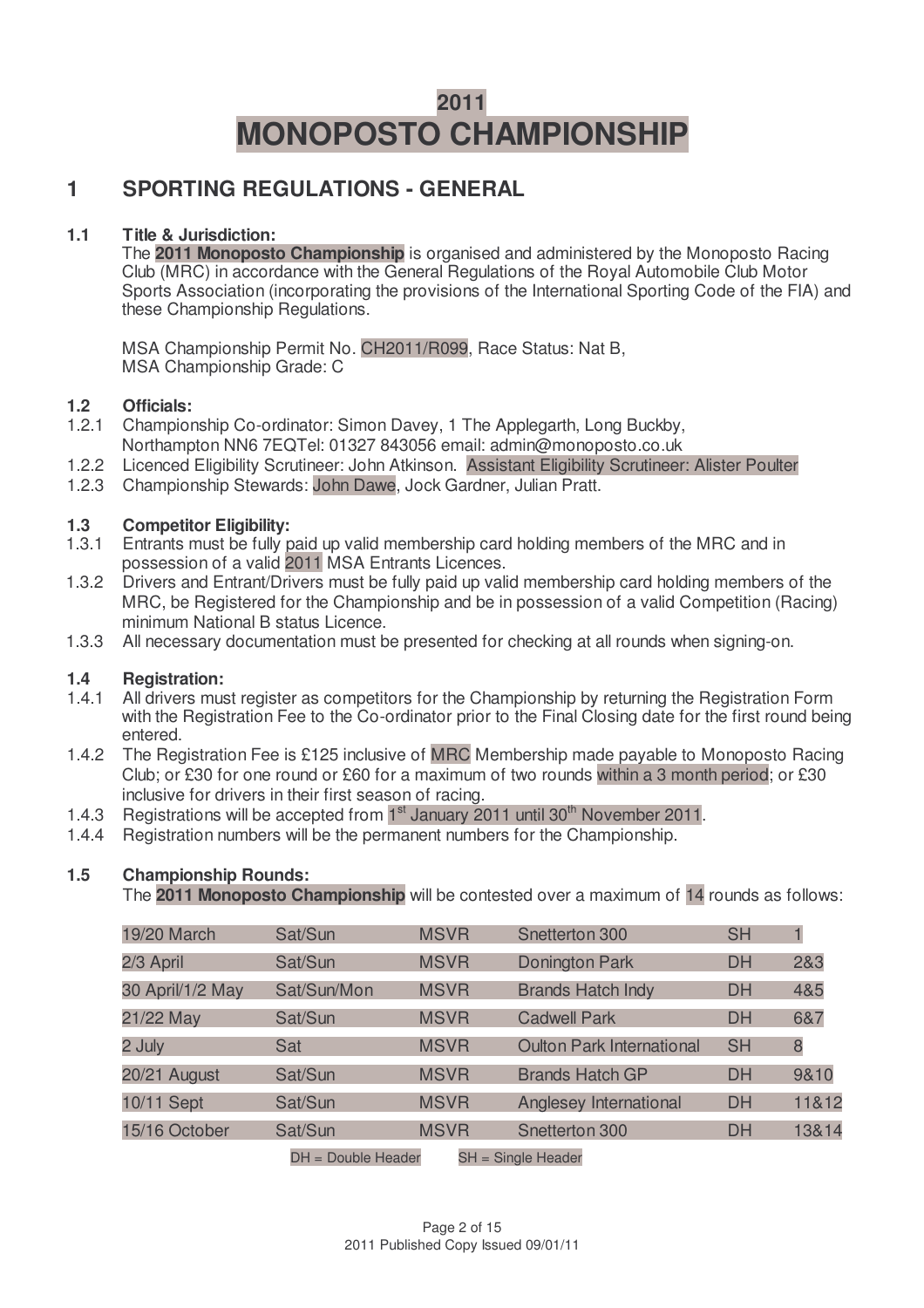#### **1.6 Scoring:**

- 1.6.1 Points will be awarded in each class to Competitors listed as classified finishers in the Final Results as follows:
	- Where there are 6 or more starters in a Class:

1st = 15, 2nd = 12, 3rd = 10, 4th = 9, 5th = 8, 6th = 7, 7th = 6, 8th = 5, 9th = 4, 10th = 3, 11th = 2 points. Every other place  $= 1$  point.

Where there are 5 or fewer starters in a Class:

 $1st = 10$ ,  $2nd = 7$ ,  $3rd = 5$ ,  $4th = 3$ ,  $5th = 1$ 

Fastest lap in each Class  $= 1$  point which will be awarded whether or not the competitor is classified as a finisher. Should more than one competitor get equal fastest lap 1 point will be awarded to each.

- 1.6.2 The totals from 12 qualifying rounds will determine final Championship points and positions. If the Total number of Championship rounds is reduced to 12 or less, the number of rounds to count will be the total rounds less 1.
- 1.6.3 Ties shall be resolved using the formula in W1.3.4 of the 2011 MSA Yearbook.

#### **1.7 Awards:**

- 1.7.1 All awards are to be provided by the MRC or race organising club.
- 1.7.2 Per Round: As provided by race organising club or MRC.
- 1.7.3 Championship:

In each Class a trophy to the Champion, Runner-up and Third.

The Monoposto Nova Awards will be presented to the drivers from any Class who have scored the highest and second highest overall points total after dropped scores, provided they were not eligible for a Nat A Racing Licence when they started their first 2011 Monoposto Championship Race.

- 1.7.4 Bonuses: Per Round: Nil. Championship: Nil.
- 1.7.5 Presentations: Garlands and Trophies are to be provided for presentation at the end of each race or at an end of the meeting presentation ceremony. Championship Trophies will be presented at the Annual Awards Function.
- 1.7.6 Entertainment Tax Liability: Not applicable when prize money is not paid.
- 1.7.7 Title to all Trophies: In the event of any Provisional Results or Championship Tables being revised after any provisional presentations and such revisions affect the distribution of any awards the Competitors concerned must return such awards to the MRC in good condition within 7 days.

## **2 SPORTING REGULATIONS - JUDICIAL PROCEDURES**

#### **2.1 Rounds:**

In accordance with Section C of the 2011 MSA Yearbook and the Rules of the MRC.

#### **2.2 Championship:**

In accordance with Section C of the 2011 MSA Yearbook and the Rules of the MRC.

#### **3 SPORTING REGULATIONS - CHAMPIONSHIP RACE MEETINGS & RACE PROCEDURES**

#### **3.1 Entries:**

- 3.1.1 Competitors are responsible for sending in correct and complete entries with the correct entry fees prior to the entry closing dates which shall be 20 days before each round, unless the Supplementary Regulations for the round specify a shorter period, which will not be less than 3 days before each round.
- 3.1.2 Incorrect or incomplete entries (Including Driver to be Nominated Entries) are to be held in abeyance until they are complete and correct and the date of receipt for acceptance of entry purposes shall be the date on which the Secretary of the Meeting receives the missing or corrected information or fee.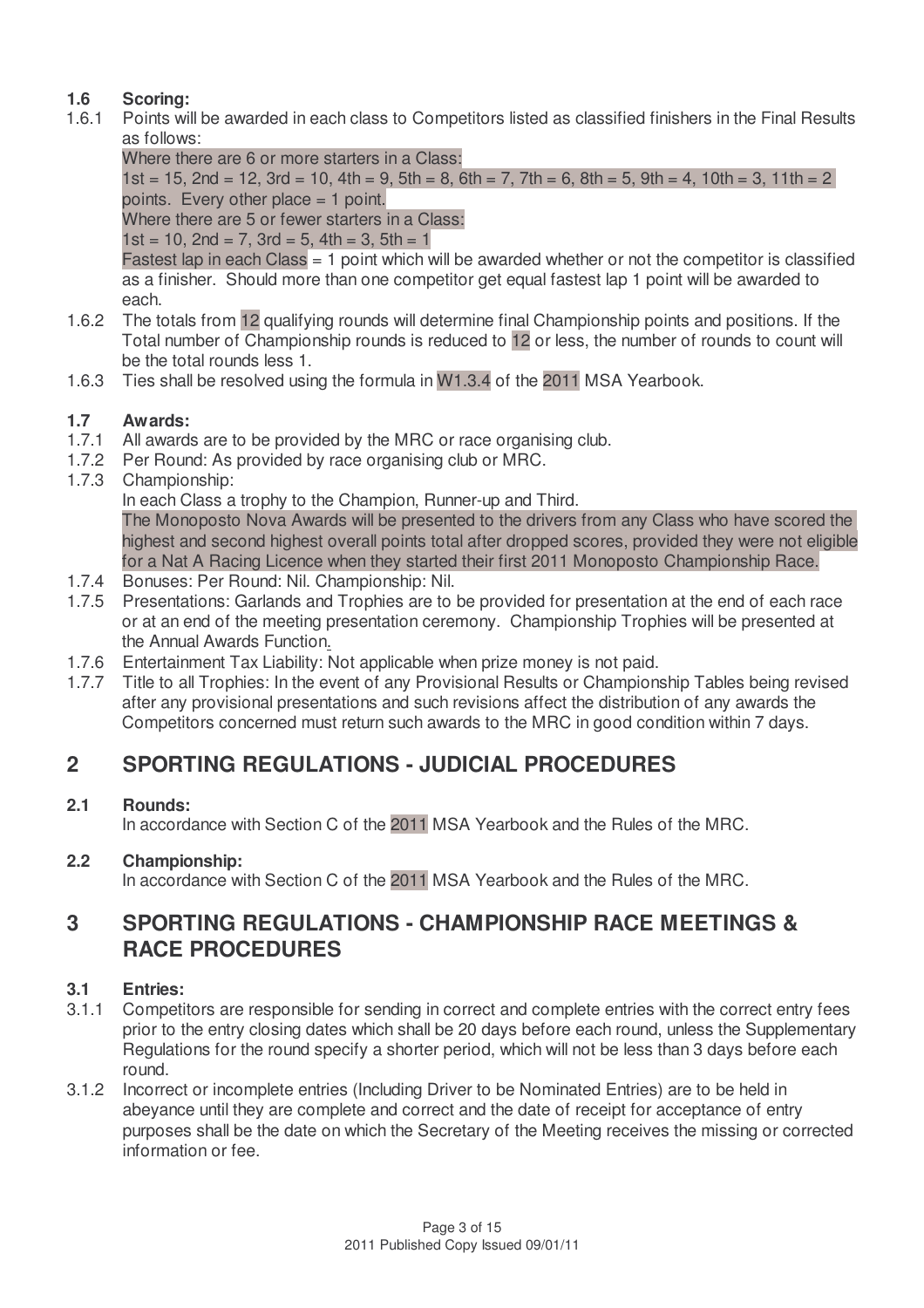- 3.1.3 Any withdrawal of Entry or Driver/Car changes made after acceptance of any entry must be notified to the Secretary of the Meeting in writing. If Driver/Vehicle changes are made after publication of Entry Lists with Final Instructions the Competitor concerned must apply for approval of acceptance by the Stewards of the Meeting BEFORE Signing-On.
- 3.1.4 The Maximum Entry Fee for each round shall be as specified in the Entry Form.
- 3.1.5 For each Championship round the organisers may arrange entries by class into more than one race/grid. In the event of any races being oversubscribed the organisers, in liaison with the MRC, may at their discretion run Qualification Races. For Qualification Race Procedures see 3.13 of these Regulations.
- 3.1.6 Reserves are to be nominated on the Final List of Entries published with Final Instructions or Amendment Sheet Bulletins. All Reserves will practice and replace withdrawn or retired entries in Reserve Number order irrespective of class. If Reserves are given Grid Places prior to issue of the first Grid Sheets for any round the times set in Practice shall determine their grid positions. If reserves are given places after publication of the Grid Sheet and prior to cars being collected in the Official "Assembly Areas" they will be placed at the rear of the Grid and be started without any time delay. Otherwise, they will be held in the Pitlane and be released to start the race after the last car to start the GREEN FLAG LAP or last car to take the start has passed the Startline or Pitlane exit, whichever is the later. Such approval to start MUST be obtained from the Clerk of the Course.

#### **3.2 Briefings:**

Organisers should notify Competitors of the times and locations for all briefings in the Final Instructions for the meetings. Competitors must attend all briefings.

#### **3.3 Practice:**

The minimum period of practice to be 15 minutes. Practice will be arranged as follows.

Single header: entry arranged by class into one or more races/grids. One practice session for each race/grid.

Double header: entry arranged by class into one or two races/grids. Two practice sessions (each at least of the minimum period) for each race/grid: first practice session qualifies drivers for first round in the double header, second practice session qualifies drivers for second round.

For Double Headers where the entry is arranged by classes into three or more races/grids, the following may apply. One practice session (at least of the minimum period) for each race/grid qualifies drivers for both rounds of the double header. A driver's fastest lap during the practice session will establish order of precedence for the first round of the double header, and the second fastest lap will establish order of precedence for the second round. See 3.4 of these Regulations.

The arrangement of practice for Double Headers will be specified in the Supplementary Regulations for the event.

Should any Practice Session be disrupted the Clerk of the Course shall not be obliged to resume the session or re-run sessions to achieve the Championship criteria and the decision of the Clerk of the Course shall be final.

#### **3.4 Qualification:**

Each driver should complete a minimum of 3 laps practice in the car to be raced and in the correct session in order to qualify for selection and order of precedence as set out in the MSA Regulations Q4.5 and 3.3 of these Regulations. The Clerk of the Course and/or Stewards of the Meeting shall have the right to exclude any driver whose practice times or driving are considered to be unsatisfactory - as per MSA Regulation Q4.5.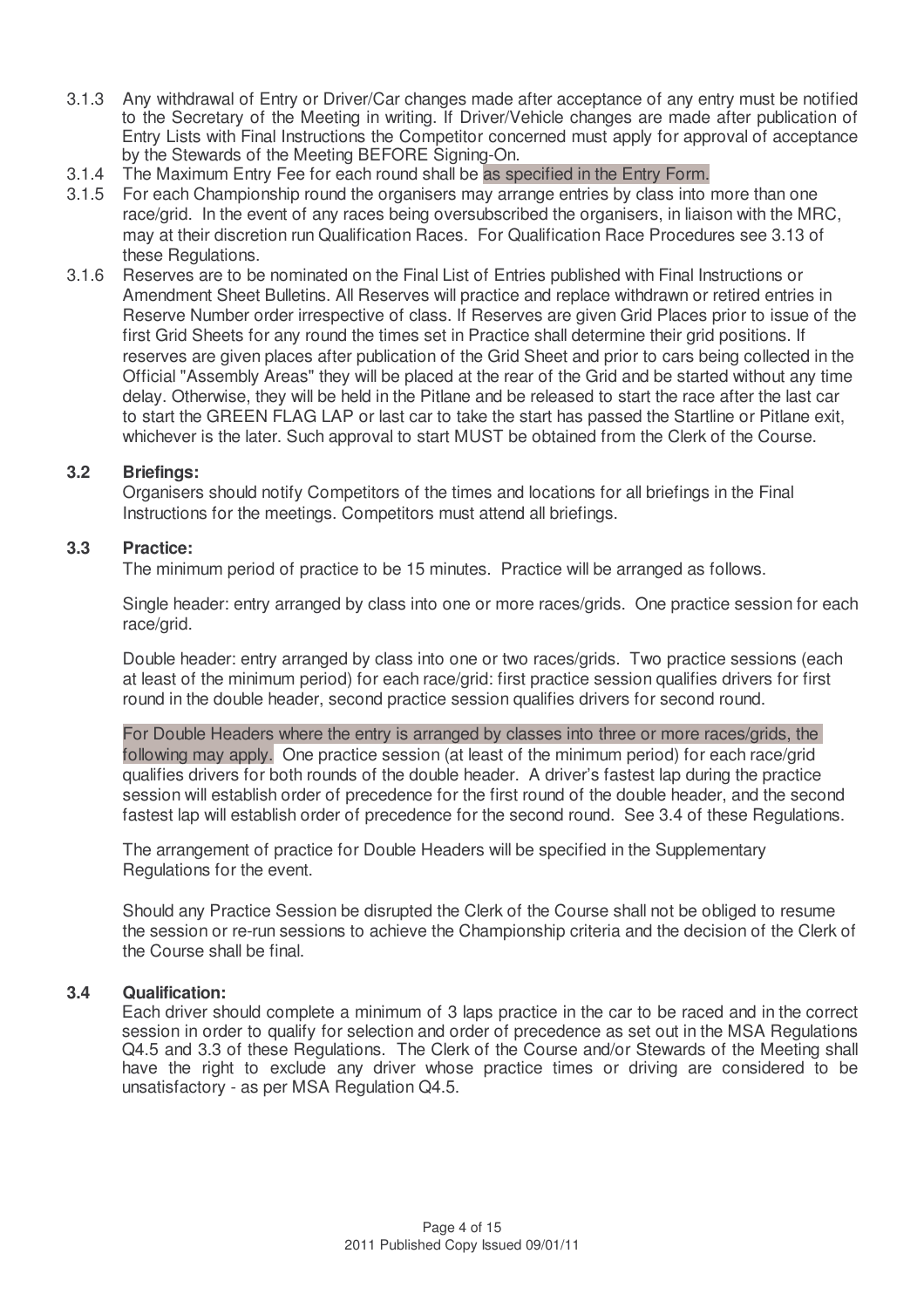#### **3.5 Races:**

The standard minimum scheduled distance shall be 15 minutes whenever practicable but should any race distance be reduced at the discretion of the Clerk of the Course or Stewards of the Meeting it shall still count as a full points scoring round.

[The procedure for qualification races is specified in 3.13.].

#### **3.6 Starts:**

- 3.6.1 All race start countdowns are to have a minimum elapsed period of 3 minutes from the time all cars are released to form up on the grid to the start of the Green flag lap(s) in the formation as specified on the Track Licence for each circuit.
- 3.6.2 The minimum Countdown procedures/audible warnings sequence shall be: Standing Starts:-1 minute to start of Green Flag Lap - Start Engines/Clear grid. 30 seconds - Visible and audible warning for start of Green Flag/Pace Lap.
- 3.6.3 The use of tyre heating/heat retention devices, tyre treatments and compounds is prohibited.
- 3.6.4 Any cars removed from the grid after the 1 minute stage or driven into the pits on the Green Flag Lap shall be held in the pitlane and may start the race after the last car to take the start from the grid has passed the startline or pitlane exit, whichever is the later.
- 3.6.5 Any drivers unable to start the Green Flag Lap or start are required to indicate their situation as per MSA Regulation Q12.13.2 and any drivers unable to maintain grid positions on the Green Flag Lap to the extent that ALL other cars are ahead of them, may complete the Green Flag Lap but MUST remain at the rear of the last row of the grid but ahead of any cars to be started with a time delay.
- 3.6.6 Excessive weaving to warm-up tyres using more than 50% of the track width and falling back in order to accelerate and practice starts, is prohibited.
- 3.6.7 A five second board will be used to indicate that the grid is complete. The red lights will be switched on five seconds after the board is withdrawn.

In the event of any starting lights failure the Starter will revert to use of the National Flag.

## **3.7 Race Stops:**

Should the need arise to stop any race or practice, RED LIGHTS will be switched on at the Startline and RED FLAGS will be displayed at the Startline and at all Marshals Signalling Points around the Circuit.

This is the signal for all drivers to cease circulating at racing speeds, to slow to a safe and reasonable pace and to return to the starting grid area which will automatically become a Parc Ferme area.

Cars may not enter the Pits unless directed to do so. Work on cars already in the Pits must cease when a race is stopped.

#### 3.7.2 Case A - Less than two laps completed by Race leader.

The Race will be null and void. The race will restart from the original grid positions. Competitors unable to take the restart may be replaced by reserves who will start from the back of the grid in reserve order. Gaps on the grid should not be closed up. The length of the restarted race will be determined by the Clerk of the Course.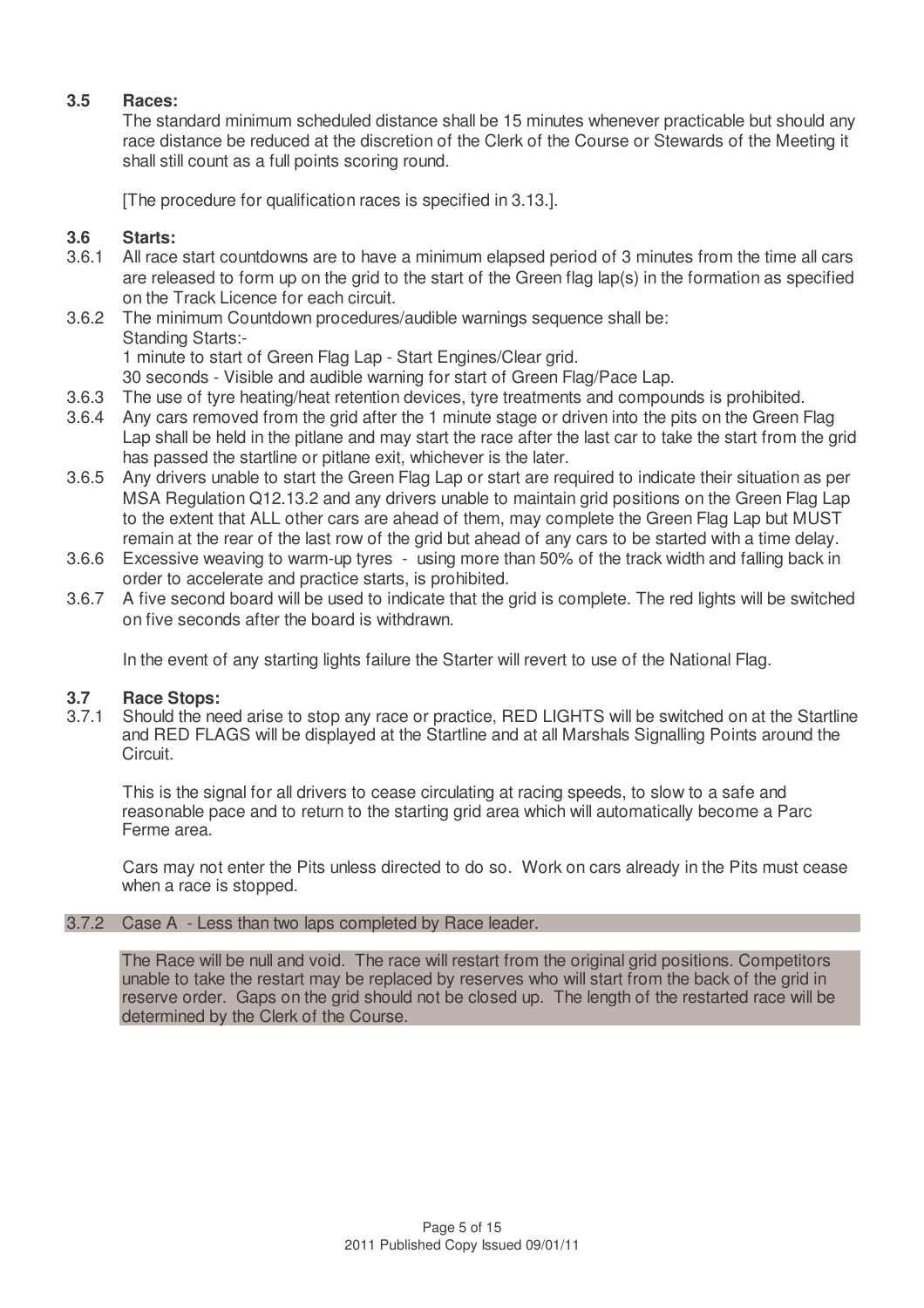#### 3.7.3 Case B - More than two laps completed by Race Leader but less than 75%

The Race will restart from a grid set out by the finishing order of part one, (as per Q5.4.2). The result of the race will be the finishing order at the end of part 2. The length of the restarted race will be determined by the Clerk of the Course.

3.7.4 If the leader has completed more than 75% of the race distance or duration it shall not be re-started and the results will be declared in accordance with MSA Regulation Q5.4.3, unless the Clerk of the Course, in consultation with the Stewards deem it appropriate to restart the race.

#### **3.8 Re-Scrutiny:**

All vehicles reported involved in contact incidents during races must be re-presented to the Scrutineers before continuing in the races or practice.

#### **3.9 Pits & Pitlane Safety:**

- 3.9.1 Pits Entrants must ensure that the MSA, Circuit Management and Organising Club Safety Regulations are complied with at all times.
- 3.9.2 Pitlane The outer lane or lanes are to be kept unobstructed to allow safe passage of cars at all times. The onus shall be on all drivers to take all due care and drive at minimum speeds in pitlanes.
- 3.9.3 Refueling. May only be carried out in accordance with the MSA Q13 Regulations, Circuit Management Regulations and the SRs or Final Instructions issued for each Circuit/Meeting.
- 3.9.4 Speed Limit Pit Lane Speed Limit will be as specified by each Organising Club.
- **3.10 Race Finishes:** After taking the Chequered Flag drivers are required to: Progressively and safely slow down, remain behind any competitors ahead of them, return to the Pit Lane Entrance/Paddock Entrance as instructed, comply with any directions given by Marshals or Officials and to keep the helmets on and harnesses done up while on the circuit or in the pitlane.
- **3.11 Results:** All Practice Timesheets, Grids, Race Results are to be deemed PROVISIONAL until all vehicles are released by Scrutineers after Post Practice/Race Scrutineering and/or after completion of any Judicial or Technical Procedures.
- **3.12 Timing Modules:** These are required as advised by MST Sports Timing Ltd.
- **3.13 Qualification Races:** These are not applicable.

#### **3.14 Operation of Safety Car**

3.14.1 The Safety Car will be brought into operation and run in accordance with Section Q, Appendix 2 of the MSA General Regulations.

#### **4. CHAMPIONSHIP RACE PENALTIES**

#### **4.1 Infringements of Technical Regulations:**

- 4.1.1 Arising from post practice Scrutineering or Judicial Action: Minimum Penalty: The provisions of MSA Regulations [C3.3].
- 4.1.2 Arising from post race Scrutineering or Judicial Action: Minimum Penalty: The provisions of MSA Regulations [C3.5.1(a) & (b)] For infringements deemed to be of a more serious nature the Clerk of the Course and/or Stewards of the Meeting may invoke the provisions of Regulation [C3.5.1(c)].
- 4.1.3 Additional specific Championship penalties: None.
- **4.2 Infringements of Non-Technical MSA Regulations and the Sporting Regulations** issued for the Championship: As per 2011 MSA Judicial Procedure Regulations.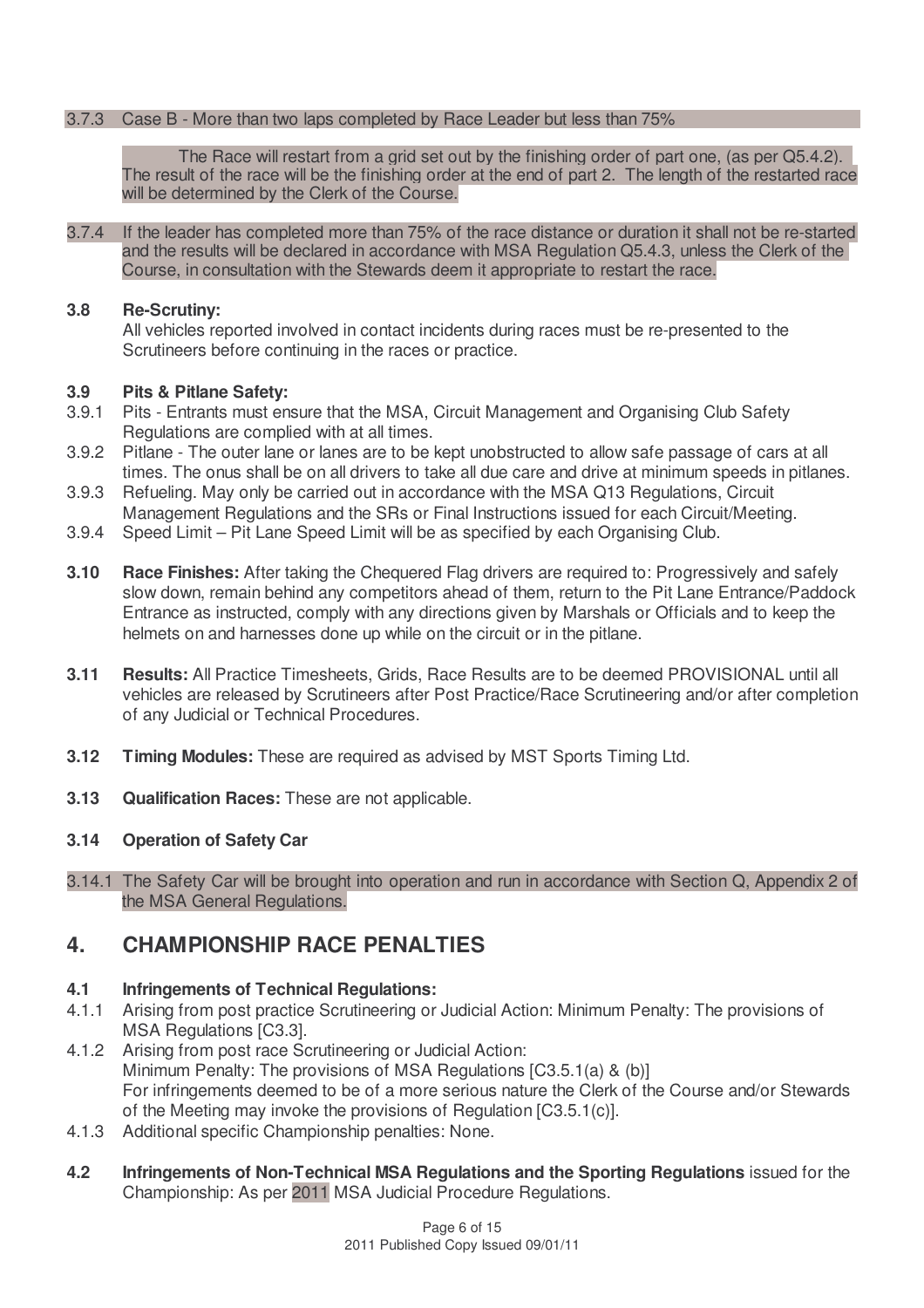### **5. TECHNICAL REGULATIONS**

#### **5.1 Introduction:**

The following Technical Regulations are set out in accordance with the MSA specified format and it should be clearly understood that if the following texts do not clearly specify that you can do it, you should work on the principle that you cannot.

Where a Modification Permitted is shown as "Free" or a Modification Prohibited is shown as "None" this means that the only restrictions are those imposed by the current MSA. Motor Sport Year Book.

#### **5.2 General Description:**

The Mono Championship is for Competitors participating in Single Seater Racing cars, constructed or adapted to the Monoposto Formula, a formula, in six classes – Mono 2000; Mono Classic 2000; Mono 1800; Mono 1600, Mono 1000 and Mono 1400; devised for the enthusiast not the professional.

#### **5.3 Safety Requirements:**

MSA Section K Safety Criteria Regulations will apply.

#### **5.4 General Technical Requirements & Exceptions:**

The general technical regulations are those as set out in the MSA Motor Sport Year Book 2011, together with the specific regulations set out as below. The Management Board of the MRC reserves the right of modification to regulations, also to exclude any car considered to be constituting a deliberate violation and reserves the right to impound any car for examination.

#### **5.5 Chassis:**

#### 5.5.1 **MONO 2000**

a) Commercially built chassis structure designated by the manufacturer as the model for the 2004 season or earlier, replacement parts must be to original specification. All chassis structures from models for the 1987 season onwards must be so constructed that the soles of the feet of the driver, seated in the normal driving position and with his/her feet on the pedals in the operative position, shall not be situated to the fore of the vertical plane passing through the centre line of the front wheels.

b) Home built "one off" main chassis structure of any age; any proprietary parts must be for a car designated by the manufacturer as the model for the 2004 season or earlier. Home built "one off" chassis structure built from 1/1/94 must be so constructed that the soles of the feet of the driver, seated in the normal driving position and with his/her feet on the pedals in the operative position, shall not be situated to the fore of the vertical plane passing through the centre line of the front wheels.

c) Chassis complying with the 2009 (or earlier) Formula Renault BARC Technical Regulations including bodywork and conforming to 5.6 as below. This chassis can only be used with an engine conforming to 5.7 (c).

Note. It is permitted to replace components and fasteners to original dimension and material, from alternative sources and Renault Sport homologation is not required.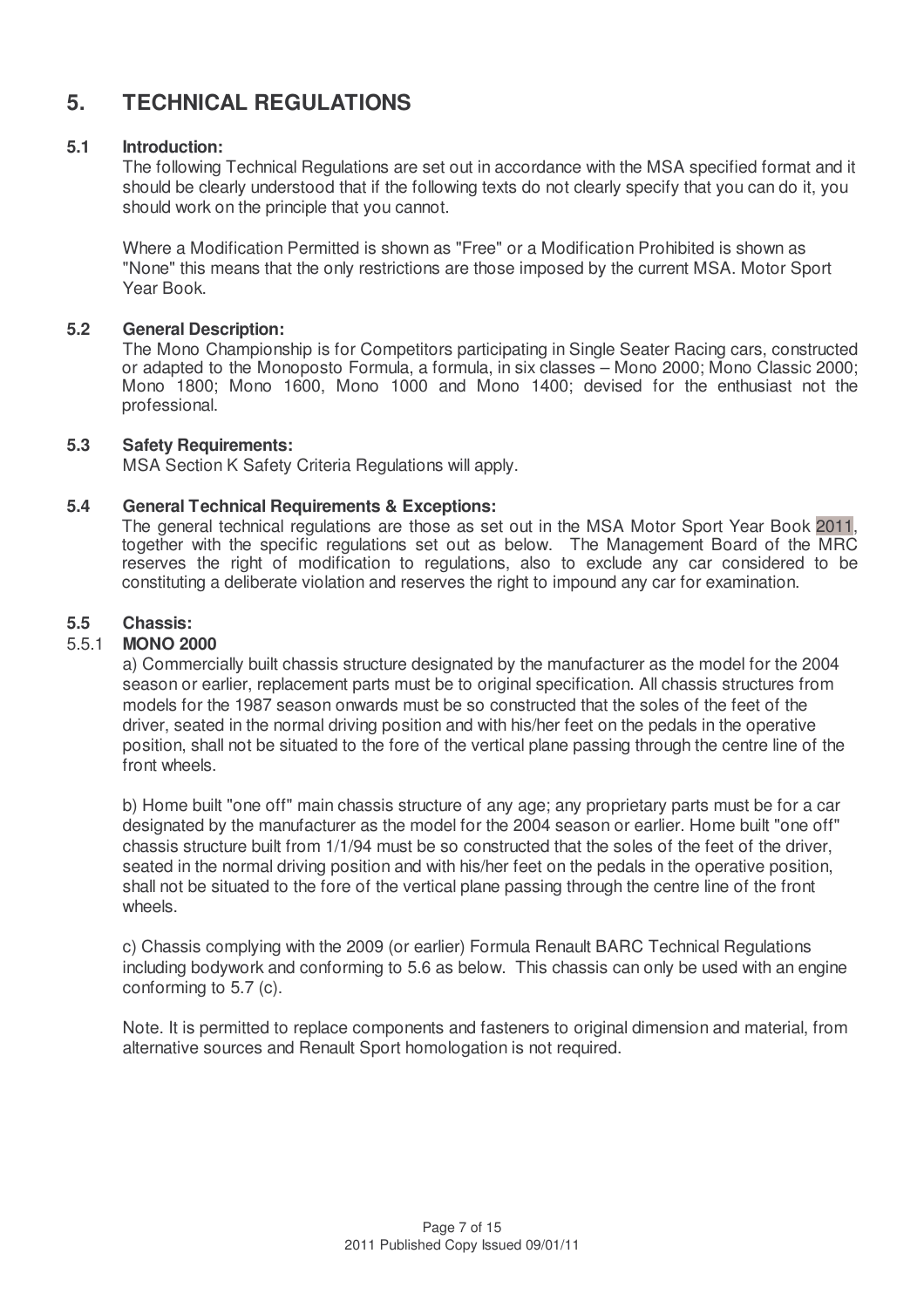#### 5.5.2 **MONO CLASSIC 2000**

a) Chassis complying with 5.5.1 a) of aluminium alloy and / or steel construction where the manufacturers designated model year is 1998 or earlier; or 1999 or earlier in the case of chassis built to comply with the Renault Sport Manual; or 2001 or earlier when fitted with a Ford Zetec engine conforming to 5.7(d).

b) Chassis complying with 5.5.1 a) of carbon fibre composite or aluminium alloy construction originally complying, or derived from those originally complying, with FIA Formula 3 and identified by the manufacturer as for the model year 1992 or earlier.

#### 5.5.3 **MONO 1800 and MONO 1600**

a) Commercially built chassis structure designated by the manufacturer as the model for the 2007 season or earlier, replacement parts must be to original specification. All chassis structures from models for the 1987 season onwards must be so constructed that the soles of the feet of the driver, seated in the normal driving position and with his/her feet on the pedals in the operative position, shall not be situated to the fore of the vertical plane passing through the centre line of the front wheels.

b) Home built "one off" main chassis structure of any age; any proprietary parts must be for a car designated by the manufacturer as the model for the 2007 season or earlier. Home built "one off" chassis structure built from 1/1/94 must be so constructed that the soles of the feet of the driver, seated in the normal driving position and with his/her feet on the pedals in the operative position, shall not be situated to the fore of the vertical plane passing through the centre line of the front wheels.

#### 5.5.4 **MONO 1000 and MONO 1400**

a) Commercially built chassis structure designated by the manufacturer as the model for the 2007 season or earlier, replacement parts must be to original specification.

b) Post 2007 chassis of specified make and model may be permitted by the MRC Management Board. This is intended to permit some limited production, new chassis which are considered to meet the club's objectives. Approved chassis are listed in the MRC Year Book 2011 and subsequent Championship Bulletins and notices in 'Startline on Line', the MRC on line magazine.

c) Home built "one off" main chassis structure of any age, any proprietary parts must be for a car designated by the manufacturer as the model for the 2007 season or earlier or from the approved chassis list.

#### **5.6 Bodywork:**

5.6.1 Modifications Permitted:

|              | General.                         | Free, except as constrained by MSA regulations Section J and Q 2011.                                                                                                                                                                |
|--------------|----------------------------------|-------------------------------------------------------------------------------------------------------------------------------------------------------------------------------------------------------------------------------------|
| ii.          | Interior.                        | Free, except as constrained by MSA regulations Section J and Q 2011.                                                                                                                                                                |
| iii          | Exterior.                        | Free, except as constrained by MSA regulations Section J and Q 2011. e.g.<br>a) Maximum rear wing height above ground 90cms;<br>b) Maximum rear projection beyond rear axle centre line 100cms;<br>c) Maximum rear wing width 95cms |
| iv           | Silhouette.                      | Free, except as constrained by MSA regulations Section J and Q 2011.                                                                                                                                                                |
| $\vee$       | Ground Clearance.                | Minimum 4 cms., as MSA regulations Section J and Q 2011.                                                                                                                                                                            |
| 5.6.2        | <b>Modifications Prohibited:</b> |                                                                                                                                                                                                                                     |
|              | General.                         | None, subject to MSA regulations Section J and Q 2011.                                                                                                                                                                              |
| ii.          | Interior.                        | None, subject to MSA regulations Section J and Q 2011.                                                                                                                                                                              |
| iii          | Exterior.                        | None, Except 5.6.1 iii) a)-c) above and subject to MSA regulations Section J<br>and Q 2011.                                                                                                                                         |
| $\mathbf{v}$ | <b>Silhouatta</b>                | None subject to $MSA$ requisions Section Land $\bigcap$ 2011                                                                                                                                                                        |

None, subject to MSA regulations Section J and  $Q$  2011. v Ground Clearance. None, except 5.6.1 v) above and as MSA regulations Section J and Q 2011.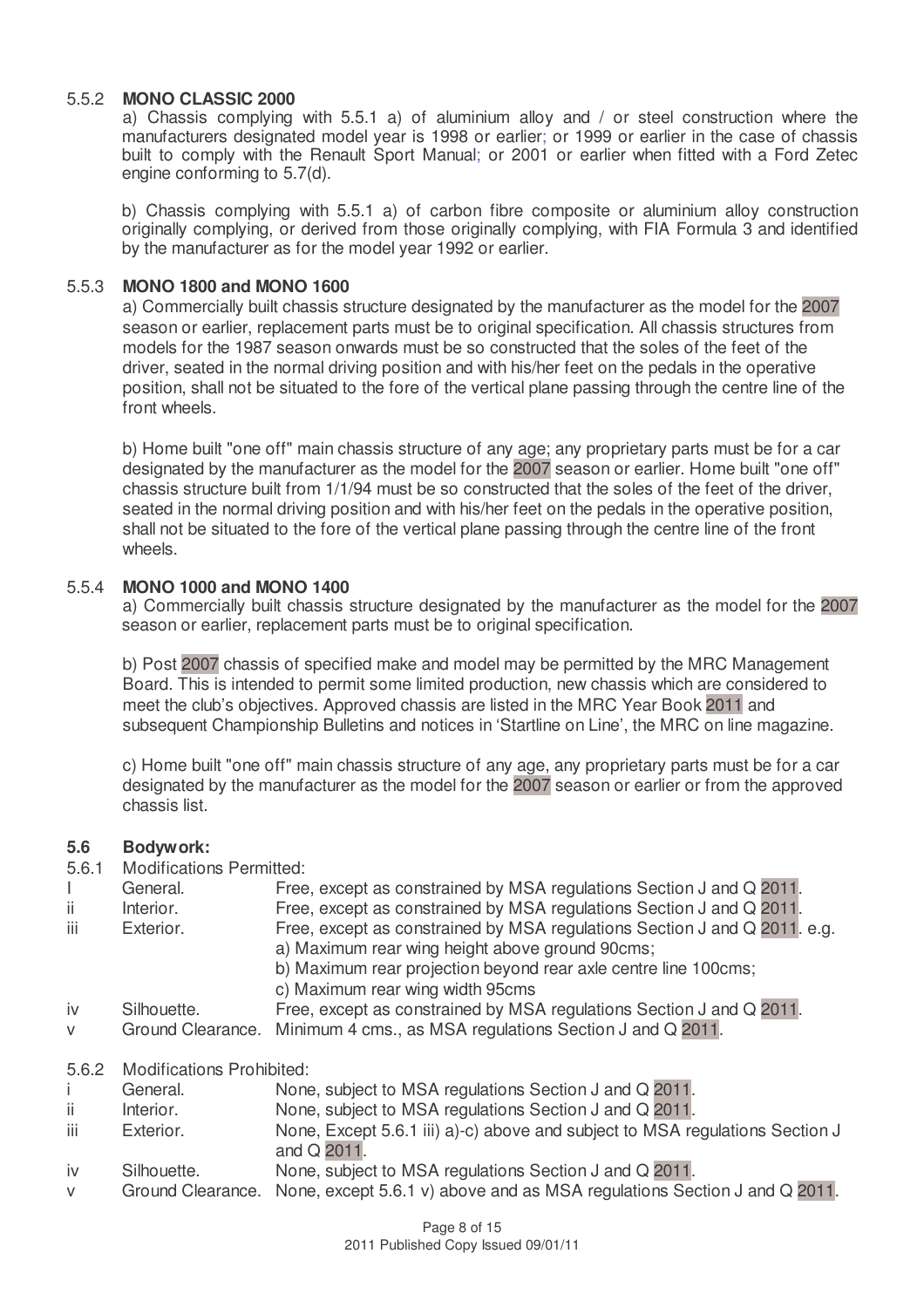#### **5.7 Engine:**

The engine must be a normally aspirated reciprocating piston engine to one of three specifications in **MONO 2000**, of two specifications in **MONO CLASSIC 2000**, of three specifications in **MONO 1800**, of three specifications in **MONO 1600,** of one specification in **MONO 1000** or of one specification in **MONO 1400.** In the interests of equalising performance the Monoposto Racing Club reserves the right after every three Championship rounds during the season and giving not less than 14 days' notice, to specify, review and adjust maximum choke sizes or restrictor plate aperture size for any category or derivative of car within classes in order to equalise performance. Categories or derivatives is taken to mean engines of different manufacturer or model; chassis of different construction / materials; chassis of different original formulae; or chassis of different age range.

**5.7 (a) MONO 2000**: STANDARD PRODUCTION ENGINES UP TO 2000cc WITH NON VARIABLE CAMSHAFT TIMING PRODUCED TO A MINIMUM NUMBER OF 1000 UNITS IN ANY ONE YEAR FOR ANY ONE EU MEMBER STATE. Only engines for which the manufacturer's detailed specifications are available to the MRC are permitted. Registered competitors must ensure that the manufacturer's specification, to the satisfaction of the eligibility scrutineer, can be provided for the engine that is entered in the championship.

Engines with variable camshaft timing as original specification are not eligible even if timing is subsequently fixed permanently.

Standard specification does not mean a collection of standard components. It means an engine which matches the original specification for the make and model indicated by the manufacturer's engine number. This includes compression ratio and valve timing except as in 5.7.1 (a) ix. Valve timing should be capable of being checked in the paddock by following manufacturer's specified timing procedure, including the use of any special keys or tools.

Engines which comply with the specification contained in the Formula Renault Sport Manual up to and including 1999 are deemed to be eligible.

- 5.7.1 (a)Modifications Permitted:
	- Fuel injection systems including ECU, to the specification for Formula Vauxhall/Opel (up to 1999), Formula Renault Sport (up to 1999), Formula 2000 or Formula Asia, is deemed to comply. Original specification fuel injection may be replaced by carburettors. Throttle body fuel injection with a maximum choke diameter of 40.10 mm within each individual throttle body may be used. Restrictor plates, with specified apertures to effectively reduce performance, may be required following notice.
- ii Dry sump lubrication system permitted, together with modifications to engine castings necessarily required to enable fitment.
- iii Standard flywheel may be replaced. Flywheel is free.
- iv lgnition system is free.
- v Big end bolts free.
- vi A re-bore allowance in accordance with manufacturers specification up to 0.5mm; together with manufacturers specification replacement pistons. No additional machining to recover original compression ration is required or permitted as a result of this modification only.
- vi Cylinder head gasket plane may be machined in order to recover a warped head. Original specification compression ratio must be recovered by local machining to the combustion chamber in the head. All such work must be reported to the Eligibility Scrutineer who may specify a combustion chamber volume and request to examine the head before use.
- viii Where fuel injection is used, ECU and wiring loom are free.
- ix For Ford Zetec engines valve timing is free: camshaft and crankshaft valve timing pulleys must remain standard.
- 5.7.2 (a)Modifications Prohibited: Modifications other than those specified in 5.7(a). and 5.7.1.(a) i to ix above.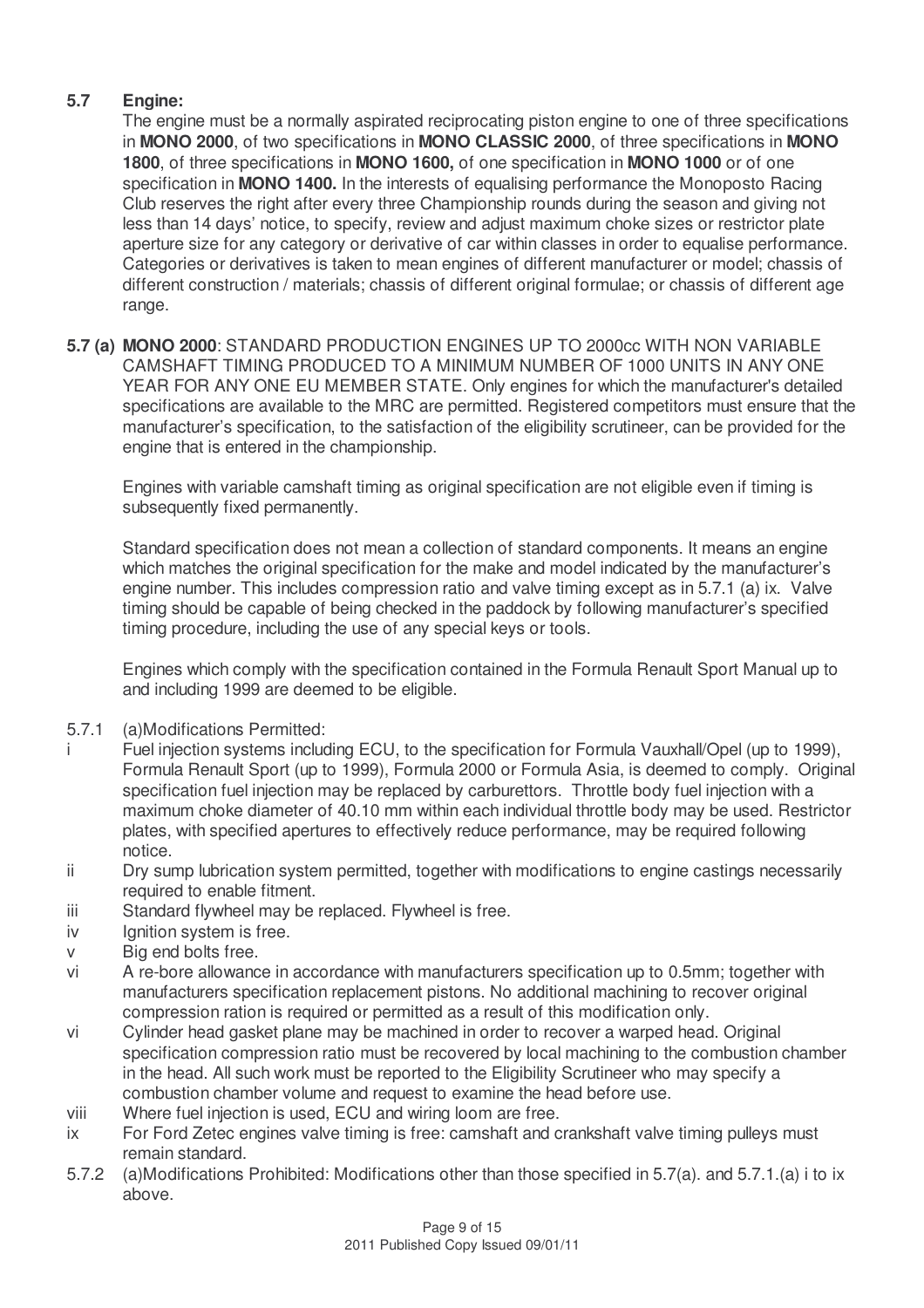- **5.7 (b) MONO 2000:** ENGINES OF MANUFACTURE AND MODEL AS USED IN FIA INTERNATIONAL FORMULA 3 DURING 2004 OR EARLIER HAVING A 25 MILLIMETER MAXIMUM DIAMETER AIR RESTRICTOR THROUGH WHICH ALL AIR SERVING THE INDUCTION IS PASSED.
- 5.7.1 (b)Modifications Permitted; Free
- 5.7.2 (b)Modifications Prohibited: None.
- **5.7 (c) MONO 2000:** Engines complying with the 2009 Formula Renault BARC Technical Regulations when used in chassis complying with 5.5.1(c) only
- 5.7.1 (c)Modifications Permitted; None
- 5.7.2 (c)Modifications Prohibited: Modifications other than in 5.7.1 (c) above.
- **5.7 (d) MONO CLASSIC 2000:** STANDARD PRODUCTION IRON BLOCK ENGINES UP TO 2000cc WITH NON VARIABLE CAMSHAFT TIMING PRODUCED TO A MINIMUM NUMBER OF 1000 UNITS IN ANY ONE YEAR FOR ANY ONE EU MEMBER STATE. Only engines for which the manufacturer's detailed specifications are available to the MRC are permitted. Registered competitors must ensure that the manufacturer's specification, to the satisfaction of the eligibility scrutineer, can be provided for the engine that is entered in the championship.

Engines with variable camshaft timing as original specification are not eligible even if timing is subsequently fixed permanently.

Standard specification does not mean a collection of standard components. It means an engine which matches the original specification for the make and model indicated by the manufacturer's engine number. This includes compression ratio and valve timing. Valve timing should be capable of being checked in the paddock by following manufacturers specified timing procedure, including the use of any special keys or tools.

Engines which comply with the specification contained in the Formula Renault Sport Manual up to and including 1999 are deemed to be eligible.

- 5.7.1 (d)Modifications Permitted:
- i Original specification fuel injection may be replaced by carburettors. Fuel injection systems including ECU, to the specification for Formula Vauxhall/Opel (up to 1999), Formula Renault Sport (up to 1999), Formula 2000 or Formula Asia, is deemed to comply.
- ii Dry sump lubrication system permitted, together with modifications to engine castings necessarily required to enable fitment.
- iii Standard flywheel may be replaced by a steel flywheel weighing not less than 3.6kg including ringgear.
- iv Ignition system is free.
- v Big end bolts free.
- vi A re-bore allowance in accordance with manufacturers specification up to 0.5mm; together with manufacturers specification replacement pistons. No additional machining to recover original compression ration is required or permitted as a result of this modification only.
- vii Cylinder head gasket plane may be machined in order to recover a warped head. Original specification compression ratio must be recovered by local machining to the combustion chamber in the head. All such work must be reported to the Eligibility Scrutineer who may specify a combustion chamber volume and request to examine the head before use.
- viii Where original manufacturer's fuel injection is retained, ECU and wiring loom are free.
- 5.7.2 (d)Modifications Prohibited: Modifications other than those specified in 5.7(d). and 5.7.1.(d) i to viii above.
- **5.7 (e) MONO CLASSIC 2000:** ENGINES OF MANUFACTURE AND MODEL AS USED IN FIA INTERNATIONAL FORMULA 3 DURING 1992 OR EARLIER HAVING A 25 MILLIMETER MAXIMUM DIAMETER AIR RESTRICTOR THROUGH WHICH ALL AIR SERVING THE INDUCTION IS PASSED.
- 5.7.1 (e)Modifications Permitted; Free
- 5.7.2 (e)Modifications Prohibited: None.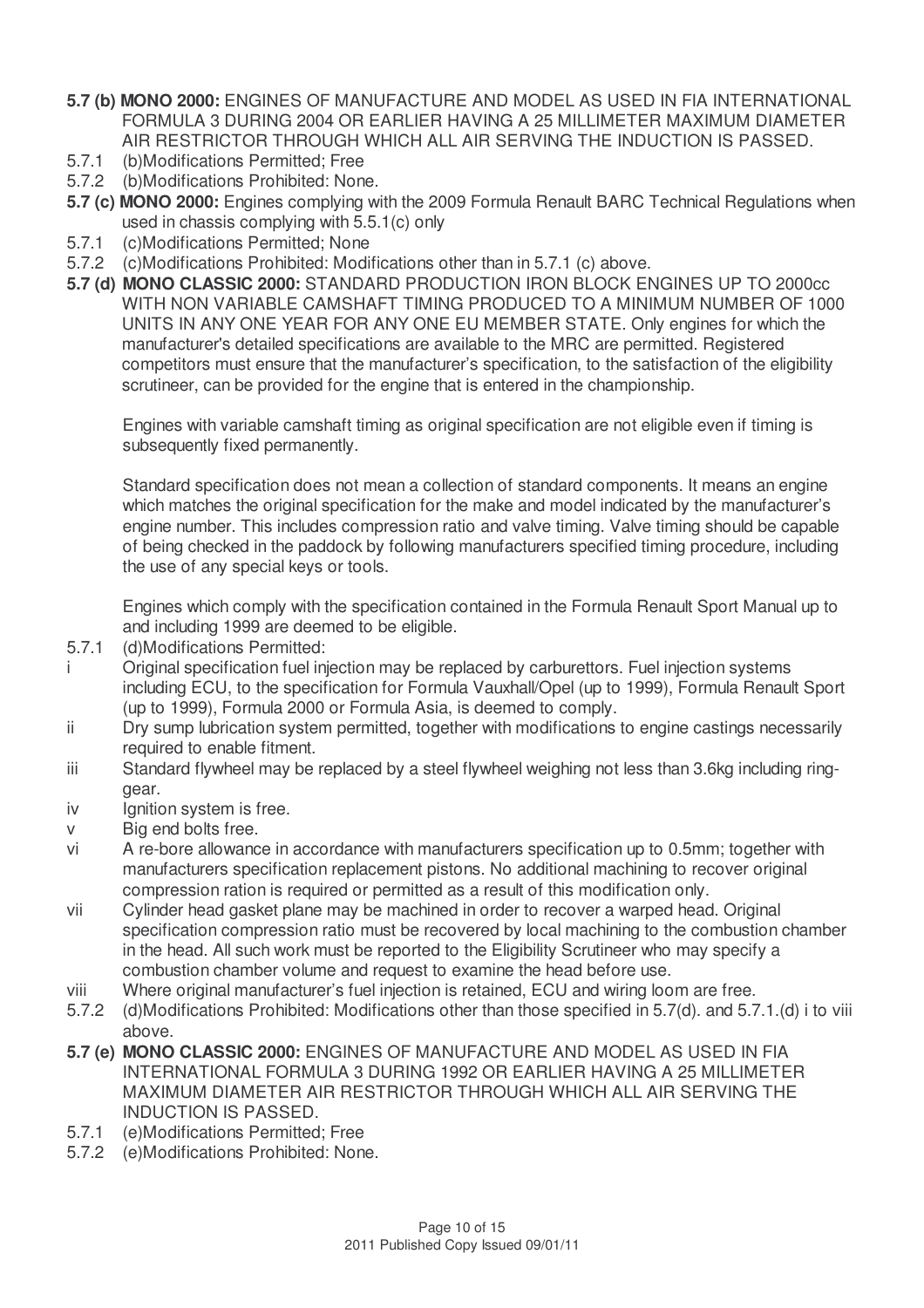- **5.7 (f) MONO 1800**: ENGINES CONFORMING TO FF ZETEC 1800 REGULATIONS (UP TO 2005) AS DEFINED IN THE TECHNICAL REGULATIONS PUBLISHED BY FORD MOTOR COMPANY. Specified injection / ignition management unit must be retained and connected to and influenced by all specified sensors.
- 5.7.1 (f)Modifications Permitted; None
- 5.7.2 (f)Modifications Prohibited: Modifications other than in 5.7.1 (f) above.
- **5.7 (g) MONO 1800:** ENGINES CONFORMING TO THE FORMULA VAUXHALL 2000 (Junior 1600 CC 16 Valve) REGULATIONS ORIGINALLY ISSUED BY BARC.
- 5.7.1 (g)Modifications Permitted; None
- 5.7.2 (g)Modifications Prohibited: Modifications other than in 5.7.1 (g) above.
- **5.7 (h) MONO 1800**: ENGINES CONFORMING TO FF2000 REGULATIONS AS DEFINED IN THE 1993 MSA YEARBOOK.
- 5.7.1 (h)Modifications Permitted:
- $i$  A re-bore allowance of  $+0.020$ " is permitted.
- ii Replacement pistons Kolbenschmitt A.G. Part No.92283613 or Hepolite Part No. 21426 are permitted.
- 5.7.2 (h)Modifications Prohibited: Modifications other than those specified in 5.7.1.(h) i ii above.
- **5.7 (i) MONO 1600**: ENGINES CONFORMING TO FF1600 ENGINE REGULATIONS AS DEFINED IN THE TECHNICAL REGULATIONS PUBLISHED BY FORD MOTOR COMPANY.
- 5.7.1 (i)Modifications Permitted:
- A re-bore allowance of  $+0.020$ " is permitted.
- ii The use of Hepolite replacement pistons, Part No.20552 V1 is permitted provided they are within the tolerances shown on the Hepolite drawing No.20552/1/2.
- iii An alternative silencer is permitted.
- **and when installed in a pre 1990 or home built chassis:**
- iv Clutch and flywheel assembly may be reduced in weight, to a minimum of 10kg.
- v Camshaft may be replaced by Kent Cams MK2 as specified by and available from the Club.
- vi Camshaft pulley may be replaced by vernier type.
- vii Valve springs and retainers must be of steel but otherwise free. (Dual springs permitted).
- 5.7.2 (i)Modifications Prohibited: Modifications other than those specified in 5.7.1.(i) i to vii above, when installed in a pre 1990 or home built chassis; 5.7.1.(i). i to iii when installed in a 1990 – 2007 chassis.
- **5.7 (j) MONO 1600**: STANDARD PRODUCTION IRON BLOCK ENGINES UP TO 1750cc WITH SINGLE CAMSHAFT, PRODUCED TO A MINIMUM NUMBER OF 1000 UNITS IN ANY ONE YEAR FOR THE UK MARKET. ONLY ENGINES FOR WHICH THE MANUFACTURER'S DETAILED SPECIFICATIONS ARE AVAILABLE TO THE MONOPOSTO RACING CLUB ARE PERMITTED. ENGINES WHICH COMPLY WITH THE SPECIFICATION CONTAINED IN THE FORMULA RENAULT MANUAL 1994 AND FORMULA VAUXHALL JUNIOR 1995 REGULATIONS ARE DEEMED TO BE ELIGIBLE. Registered competitors must ensure that the manufacturer's specification, to the satisfaction of the eligibility scrutineer, can be provided for the engine that is entered in the championship. Standard specification does not mean a collection of standard components. It means an engine which matches the original specification for the make and model indicated by the manufacturer's engine number. This includes compression ratio and valve timing. Valve timing should be capable of being checked in the paddock by following manufacturers specified timing procedure, including the use of any special keys or tools.
- 5.7.1 (j)Modifications Permitted: Dry sump lubrication system permitted.
- 5.7.2 (j)Modifications Prohibited: Modifications other than those specified in 5.7.1.(j) i above.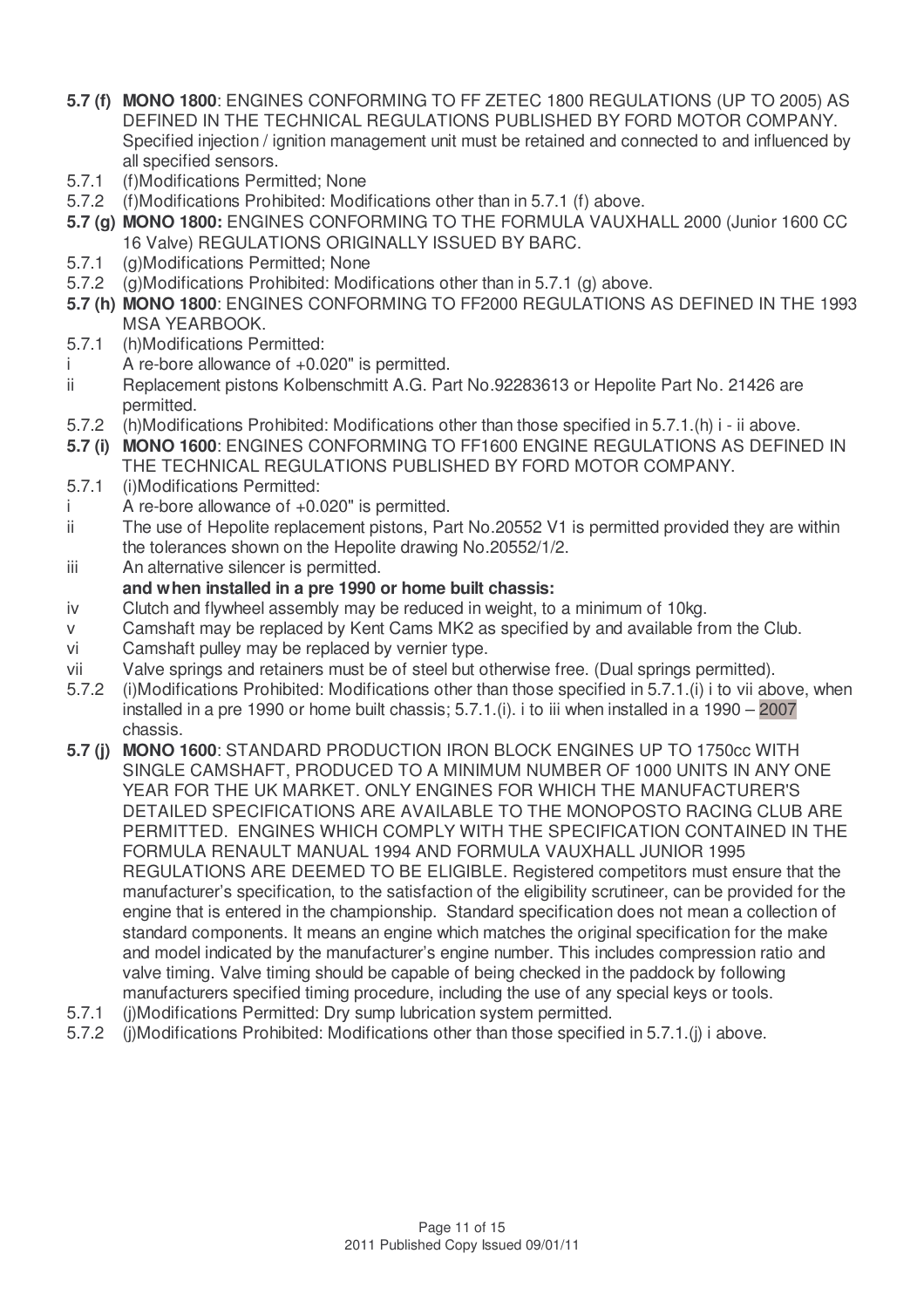- **5.7 (k) MONO 1600;** ENGINES CONFORMING TO FORMULA FIRST / EURO FIRST REGULATIONS AS PUBLISHED BY BRSCC.
- 5.7.1 (k)Modifications Permitted:
- i Existing camshaft may be replaced by Kent Cams CVH 33 together with adjustable vernier CA 18. Valve springs supplied with the cam as a kit may also be used.
- 5.7.2 (k)Modifications Prohibited: Modifications other than those specified in 5.7.1 (k)i above.
- **5.7 (l) MONO 1000 :** STANDARD PRODUCTION MOTOR CYCLE ENGINES TO ORIGINAL MANUFACTURERS SPECIFICATION WITH A CAPACITY UP TO 1000cc. A workshop manual must be supplied on demand to verify engine specifications. Engines complying with BRSCC 'Formula Honda' 600cc regulations for any year are deemed to comply.
- 5.7.1 (l)Modifications permitted:
- i Engines may be rebored to give a maximum engine displacement of 1000cc, pistons are free.
- ii Compression ratio is free.
- iii Induction System is free, fuel injection or carburettors may be used.
- iv Exhaust system free.
- v Ignition coils, spark plugs and high tension leads are free.
- vi Ignition sensor wheels are free, CDI units must be standard, OR if fuel injection is used, then ECU is free but maximum rev limit to be that as per original road engine specification.
- vii Inlet and exhaust ports may be reshaped by the removal or addition of material, they may be polished.
- viii Counterbalance shafts where fitted may be removed.
- ix Camshafts and valves are free.
- x Crankshaft and connecting rods are free.
- xi Sump pan and oil feeds may be modified.
- 5.7.2 (l)Modifications prohibited: Modifications other than those specified in 5.7.1. (l) i to xi. above.
- **5.7 (m) MONO 1400:** STANDARD PRODUCTION MOTOR CYCLE ENGINES TO ORIGINAL
	- MANUFACTURERS SPECIFICATION WITH A CAPACITY UP TO 1400cc. A workshop manual must be supplied on demand to verify engine specifications.
- 5.7.1 (m)Modifications permitted;
- i Air filtration system is free.
- ii Wiring loom is free.
- iii Sump pan and oil feeds may be modified.
- iv Fuel Pump is free
- v Induction and ignition systems must be to manufacturers specification, 'Power Commander' and similar devices are permitted.
- 5.7.2 (m)Modifications prohibited; Modifications other than those listed in 5.7.1 (m) above.

#### **ALL ENGINES:**

- 5.7.3 Location: Free.
- 5.7.4 Oil/Water cooling: Free.
- 5.7.5 Induction systems: Forced induction prohibited.
- 5.7.6 Exhaust systems: Free, including exhaust manifold
- 5.7.7 Ignition systems: Free, except 5.7(f); 5.7(g); CDI units as standard in 5.7 (m)
- 5.7.8 Fuel Delivery Systems: Fuel pump free.
- 5.7.9 Replacement Components: Components of alternative manufacturers may be used to reduce rebuild costs provided original specification for dimensions, weight and materials are complied with.
- 5.7.10 All steel fasteners (nuts, bolts, washers, studs) may be replaced by any steel fastener. (In the interests of economy and safety).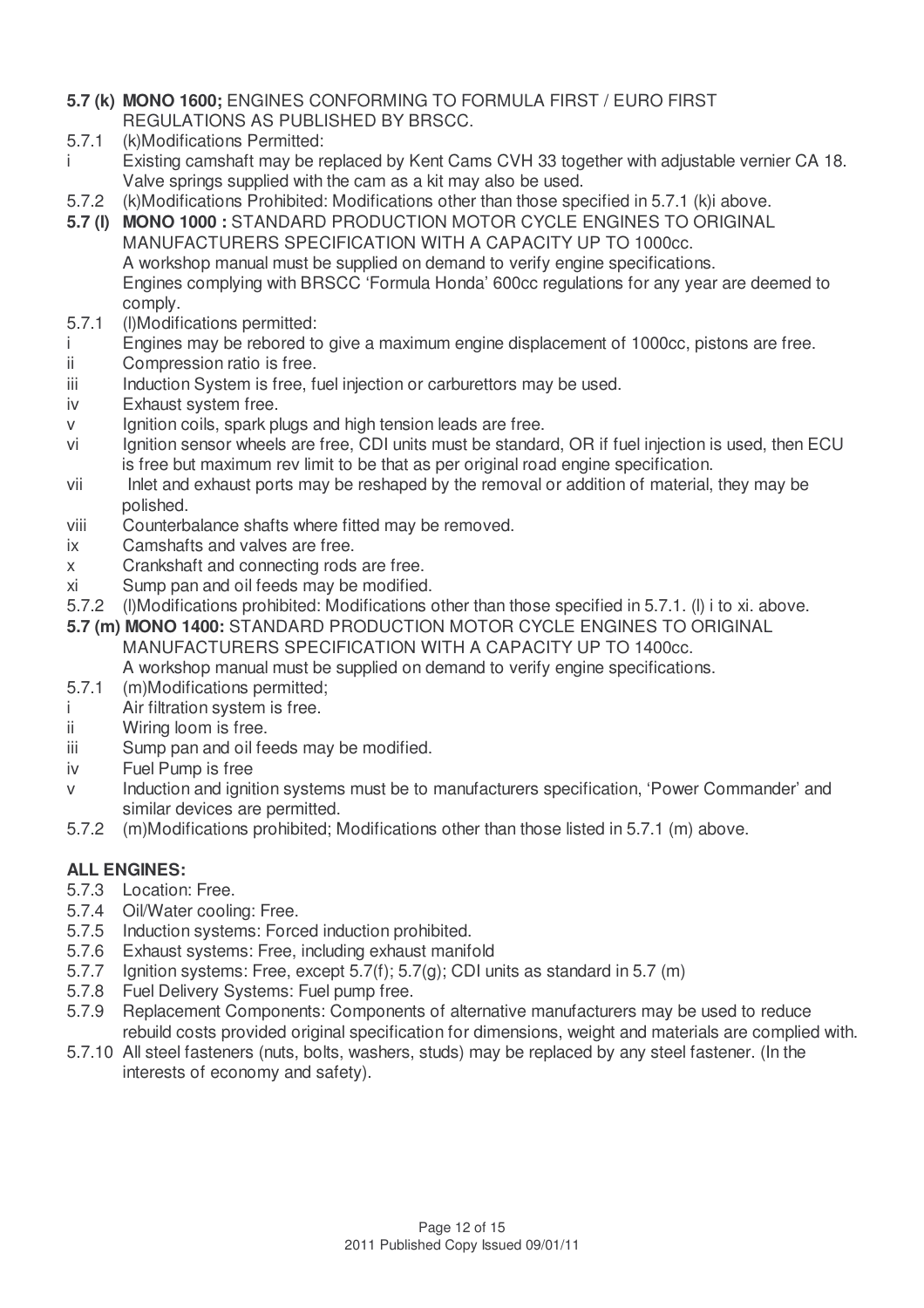#### **5.8 Suspensions:**

#### **a) MONO 2000**

- 5.8.1 (a) Modifications Permitted: Free.
- 5.8.2 (a) Modifications Prohibited: Suspensions designated by the manufacturer for a model for the 2005 or later season in all classes.

#### **b) MONO CLASSIC 2000;**

- 5.8.1 (b) Modifications Permitted: Free.
- 5.8.2 (b) Modifications Prohibited: Suspensions designated by the manufacturer for a model for the 2002 or later season in cars complying with 5.5.2 (a) and 1993 or later for cars complying with 5.5.2 (b) **a) MONO 1800; MONO 1600**
- 5.8.1 (a) Modifications Permitted: Free.
- 5.8.2 (a) Modifications Prohibited: Suspensions designated by the manufacturer for a model for the 2007 or later season in all classes.

#### **c) MONO 1000: MONO 1400**

- 5.8.1. (c) Modifications Permitted: Free.
- 5.8.2 (c) Modifications Prohibited: Suspensions designated by the manufacturer for a model for the 2008 or later season except with respect to the approved post 2007 make and models.
- 5.8.3 (a ; b & c)Wheelbase/Track: Free.

#### **5.9 Transmissions:**

#### **a) MONO 2000 5.5.1 (a); MONO 2000 5.5.1 (b)**

- 5.9.1 (a) Modifications Permitted:
- i Clutch: free.
- ii Transmission & Drive Ratios: free
- iii Transmissions with sequential gearchange are permitted
- 5.9.2 (a) Modifications Prohibited: None **b) MONO 2000 5.5.1 (c)**
- 5.9.1 (b)Modifications Permitted: Transmission, Gear Ratios, Final Drive and Clutch must comply with 2009 (or earlier) Formula Renault BARC Regulations. Teams may maintain and repair transmission units without reference to Renault Sport but must comply with specifications on settings and preloads.
- 5.9.2 (b) Modifications Prohibited: All except as 5.9.1.(b) above. **c) MONO CLASSIC 2000; MONO 1800; MONO 1600**
- 5.9.1 (c) Modifications Permitted:
- Clutch: free.
- ii Transmission & Drive Ratios: free.
- 5.9.2 (c) Modifications Prohibited: None other than transmissions with sequential gearchange are not permitted

#### **d) MONO 1000**

- 5.9.1 (d) Modifications Permitted:
- i Clutch basket, plates and springs are free.
- ii Gears and primary drive ratio are free, the number of forward gears not to be increased beyond the standard number.
- iii Final drive ratio is free.
- 5.9.2 (d) Modifications Prohibited: Modifications other than those specified in 5.9.1 (d) i to iii.

#### **e) MONO 1400**

- 5.9.1 (e) Modifications Permitted:
- i Clutch basket, plates and springs are free.
- ii Final drive ratio is free.
- 5.9.2 (e) Modifications Prohibited: Modifications other than those specified in 5.9.1 (e) i to ii.
- 5.9.3 All vehicles in all classes must be fitted with an operational means of reversing under its own power with the driver seated in the normal driving position.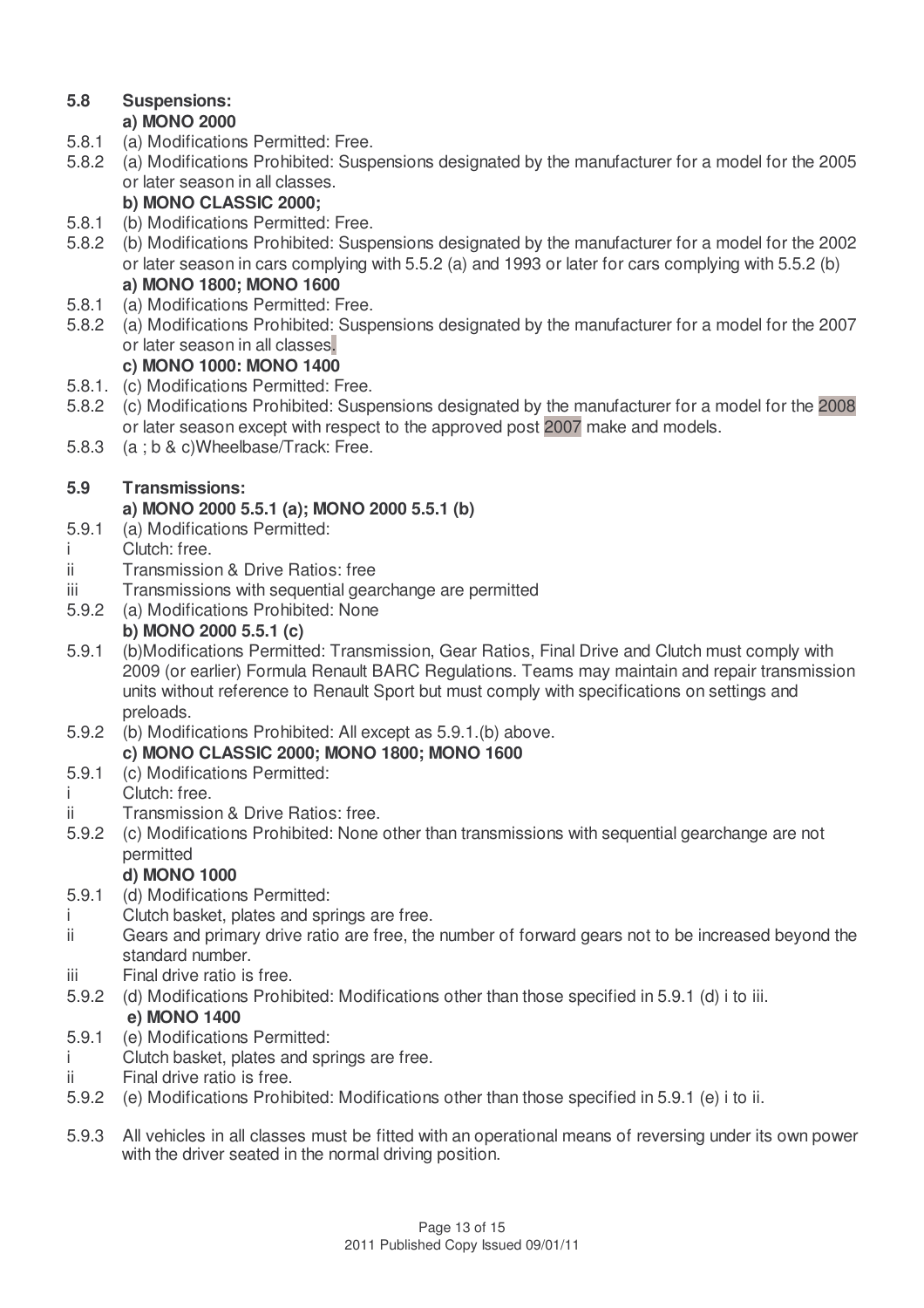#### **5.10 Electrics:**

- 5.10.1 Exterior Lighting: Not required.
- 5.10.2 Rear Warning Lamp: An LED rear fog light to ECE Regulation 7, an FIA homologated LED rear warning light, or an LED stop light to ECE Regulation 38 is mandatory and must be mounted in accordance with K5 of the 2011 MSA Yearbook.
- 5.10.3 Batteries: To K14 of the 2011 MSA Yearbook.
- 5.10.4 Generators: Optional.
- 5.10.5 Starter Motors: Optional; push starts permitted.

#### **5.11 Brakes:**

- 5.11.1 Permitted Modifications: Free.
- 5.11.2 Prohibited Modifications: None.

#### **5.12 Wheels/Steering:**

- 5.12.1 Permitted Options: Free.
- 5.12.2 Prohibited Options: None.
- 5.12.3 Construction & Materials: Free.
- 5.12.3 Dimensions: Minimum road wheel diameter 13". Steering wheels free but must form a completely closed, unmodified 'loop'.

#### **5.13 Tyres:**

- 5.13.1 Specifications: Free.
- 5.13.2 Nominated Manufacturers: Free.
- **5.14 Weights:** The minimum weight, as Section [J5.15.1 to J5.15.5] but including driver wearing full safety clothing and equipment, to be not less than:

| 5.14.1 Mono 2000:                                                              | 560 kgs |
|--------------------------------------------------------------------------------|---------|
| 5.14.2 Mono Classic 2000                                                       | 560 kgs |
| 5.14.3 Mono 1800:                                                              | 535 Kgs |
| 5.14.4 Mono 1600:                                                              |         |
| Engine option 5.7 (i) (standard FF1600)<br>$_{\rm 1)}$                         | 505 kgs |
| Engine option 5.7 (i) (incorporating 5.7.1 (i) $iv - vii$ )<br>$\overline{ii}$ | 515 kgs |
| iii)<br>Engine option 5.7 (j) (FRenault and 8V Vauxhall Junior)                | 525 kgs |
| Engine option 5.7 (k) (Euro First)<br>iv)                                      | 505 kgs |
| 5.14.5 Mono 1000:                                                              | 400 kgs |
| Or when fitted with a Formula Honda 600 engine                                 | 370 kgs |
| 5.14.6 Mono 1400:                                                              | 450 kgs |
|                                                                                |         |

5.14.7 The Championship Organisers reserve the right to review and adjust minimum weights after every three Championship rounds during the season, for any category or derivative of car within classes in order to equalise performance giving a minimum of 7 days' notice and lodging any changes with the MSA. Categories or derivatives is taken to mean engines of different manufacturer or model; chassis of different construction / materials; chassis of different original formulae; or chassis of different age range.

#### **5.15 Fuel Tank/Fuel:**

- 5.15.1 Types: Free.
- 5.15.2 Locations: To K14.1.2 of the 2011 MSA Yearbook.
- 5.15.3 Fuel: Pump fuel, as defined in the 2011 MSA Yearbook.

#### **5.16 Silencing: To J5.17 of the 2011 MSA Yearbook.**